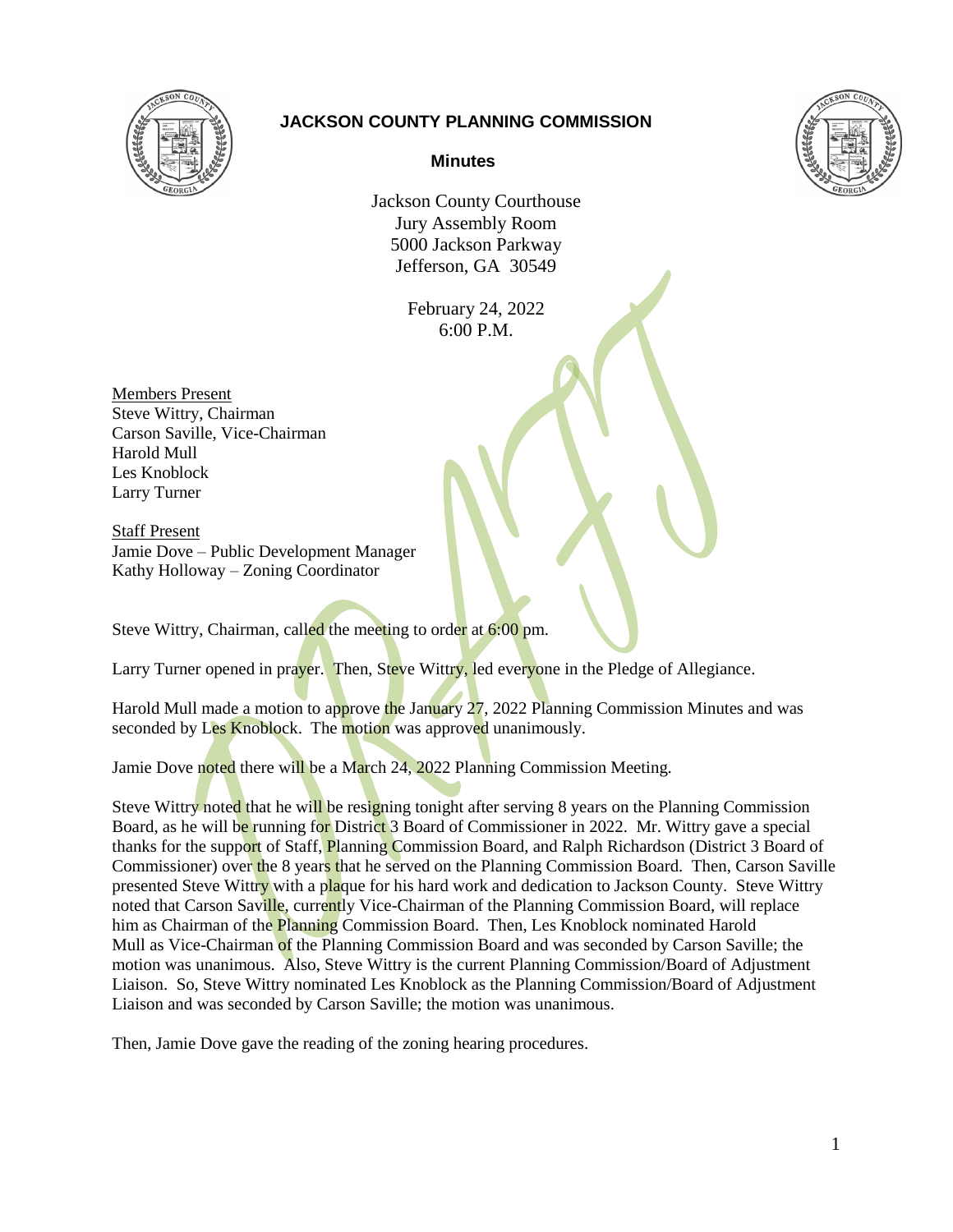## **New Business** -

1. MA-21-0093 – Keith Hayes Construction, 4608 Winder Hwy., Jefferson, GA; 2.0 acres; change the Character Area Map from "Suburban" to "Urban" for commercial use. (Map 095/Parcel 028G)

Jamie Dove gave the staff report. The applicant/owner is requesting a Character Area Map change from "Suburban" to "Urban" for commercial use. This property has been used as an automotive repair business for many years and it was a "grandfathered use" under the current zoning NRC (Neighborhood Retail Commercial District). The business license for the automotive use lapsed and the "grandfathered use" for automotive repair went away. The applicant/owner is requesting this map amendment to allow them to apply for a rezone to HRC (Highway Retail Commercial District), so the automotive repair business can be reopened. The 2.0 acre, Tract 1, shown on the proposed property survey is the portion of the property proposed for the map amendment and future rezone to the HRC District. Tract 2 shown on the proposed property survey will continue to be used residentially. Staff recommends approval of this map amendment case.

Keith Hayes, 5108 Winder Hwy., Jefferson, GA was present to represent this case. Mr. Hayes noted that Ray Brooks is selling the 2.0 acre tract to Ryan Bruce to run an automotive repair business. Since the grandfathered use for automotive repair went away, they would like to request a map amendment to allow them to apply for a rezone to HRC, so the automotive repair business can be reopened. Also, the automotive repair business has been in this community for 40 years. Mr. Hayes has talked to the neighbors next to this property and they have no problem with the map amendment or rezone of this 2.0 acre tract. Furthermore, Mr. Hayes would like to get this property into compliance with proper zoning.

Greg Berryman, 1563 Jackson Trail Road, Jefferson, GA was present in favor of the map amendment. Mr. Berryman owns the property to the east of the proposed property. He noted that he has no objection to the map amendment change and rezone of the 2.0 acre tract on the Winder Hwy., Jefferson, GA.

There was no one present at the meeting in opposition to this map amendment.

Steve Wittry closed the discussion for public comments and opened it up to the board for discussion, questions, or a motion.

Harold Mull made a motion to **approve** the Character Area Map change from "Suburban" to "Urban" for commercial use on the 2.0 acre tract and was seconded by Les Knoblock. The map amendment was **approved** by Harold Mull, Les Knoblock, Carson Saville, and Larry Turner.

2. MA-21-0094 – Genuine Mapping & Design, LLC, 9615 hwy. 53, Braselton, GA; 15.90 acres; change the Future Land Use Map from "Residential" to "Commercial" for a self-service storage facility. (Map 118/Parcel 024)

Jamie Dove gave the staff report. The applicant/owner is requesting a Future Land Use Map amendment from "Residential" to "Commercial for a self-service storage facility. The property is currently zoned A-2 (Agricultural Rural Farm District). If the requested Future Land Use map amendment is approved, the applicant/owner would then be able to apply for a rezone to either the NRC (Neighborhood Retail Commercial District) or CRC (Community Retail Commercial District) zoning. A self-service storage facility is proposed for the site. The property is located within the West Jackson Corridor Overlay District. All proposed development and building on site must comply with the requirements of the Overlay District. Water is available through the Town of Braselton to the property along Highway 53,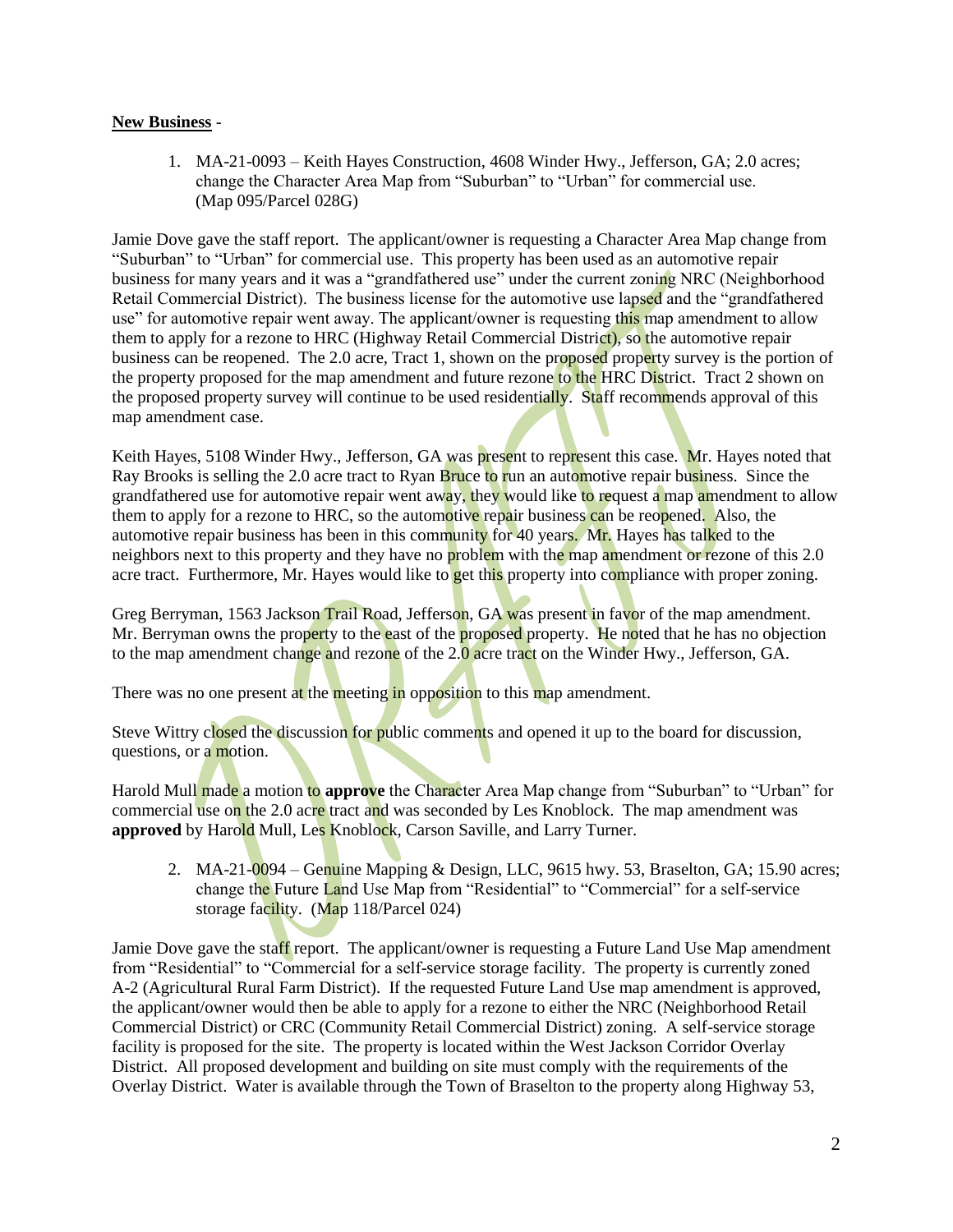but sanitary sewer is not available to the property. Staff recommends denial to the map amendment case due to the request not being consistent with the goals and policies of the Comprehensive Plan.

Ben Drerup of Genuine Mapping & Design, LLC was present to represent this map amendment case. Mr. Drerup noted that he would like the Commissioners to look closer at the surrounding area. This property is close to I-85 and is a transitional area to commercial. On the same side of the road as the proposed property, there is CRC zoning; across the road there are 2 tracts zoned commercial; and there is commercial at the intersection of Hwy. 53 and New Cut Road. Mr. Drerup feels that the self-service storage facility is a low impact use without lots of traffic. There are buffers around this property, as well as they plan to put a fence around the property to help with the visual impact.

There was no one present at the meeting in opposition to this map amendment.

Steve Wittry closed the discussion for public comments and opened it up to the board for discussion, questions, or a motion. Then, there was discussion among the board about the safety issue in regards to the site distance for entering and existing this property.

Les Knoblock made a motion to **deny** the Future Land Use Map change from "Residential" to "Commercial" for a self-service storage facility and was seconded by Carson Saville. The map amendment case was **denied** by Les Knoblock, Carson Saville, Harold Mull, and Larry Turner.

3. MA-21-0095 – EastGroup Properties, 354 Tom White Road, Braselton, GA; 28 acres; change the Character Area Map from "Suburban" to "Urban" and change the Future Land Use Map from "Intensive Agricultural" to "Industrial" for industrial use. (Map 112/Parcel 004)

Jamie Dove gave the staff report. The applicant/owner request a Character Area Map Amendment from "Suburban" to "Urban" and a Future Land Use Map Amendment from "Intensive Agricultural" to "Industrial" to allow the development of a future industrial project. The property is currently zoned A-2 (Agricultural Rural Farm District). If the map amendments are approved as requested, it would allow the applicant to file for a rezone to either the L-I (Light Industrial District), G-I (General Industrial District), or the H-I (Heavy Industrial District). Water and sewer are available to the property from the Town of Braselton. Road upgrades to be determined by the Jackson County Road Dept. and the GDOT at a later date. Staff recommends approval of this map amendment.

John Ratliff, EastGroup Properties, 4174 McClatchey Circle, Atlanta, GA was present to represent this map amendment case. EastGroup Properties is based out of Jackson, MS and has business parks throughout the southeast region. They plan to develop 2 buildings (190,000 sq. ft. and 204,000 sq. ft.). The front elevations will show extensive storefront glass and above-code minimum landscaping. The business park will feature a mixture of office and distribution businesses. EastGroup Properties attract local businesses not distribution centers with heavy truck traffic. The typical tenant is between 30,000 sq. ft. and 50,000 sq. ft. The front elevations are single-story with glass across the front of the office and showroom areas. Service courts will be in the rear of the buildings. They have built their plan around the Core of Engineer's survey of this property not to disturb any wetlands. There was some discussion between the board, staff, and applicant about the wetlands and upgrade of roads.

There was no one present at the meeting in opposition to this map amendment.

Steve Wittry closed the discussion for public comments and opened it up to the board for discussion, questions, or a motion.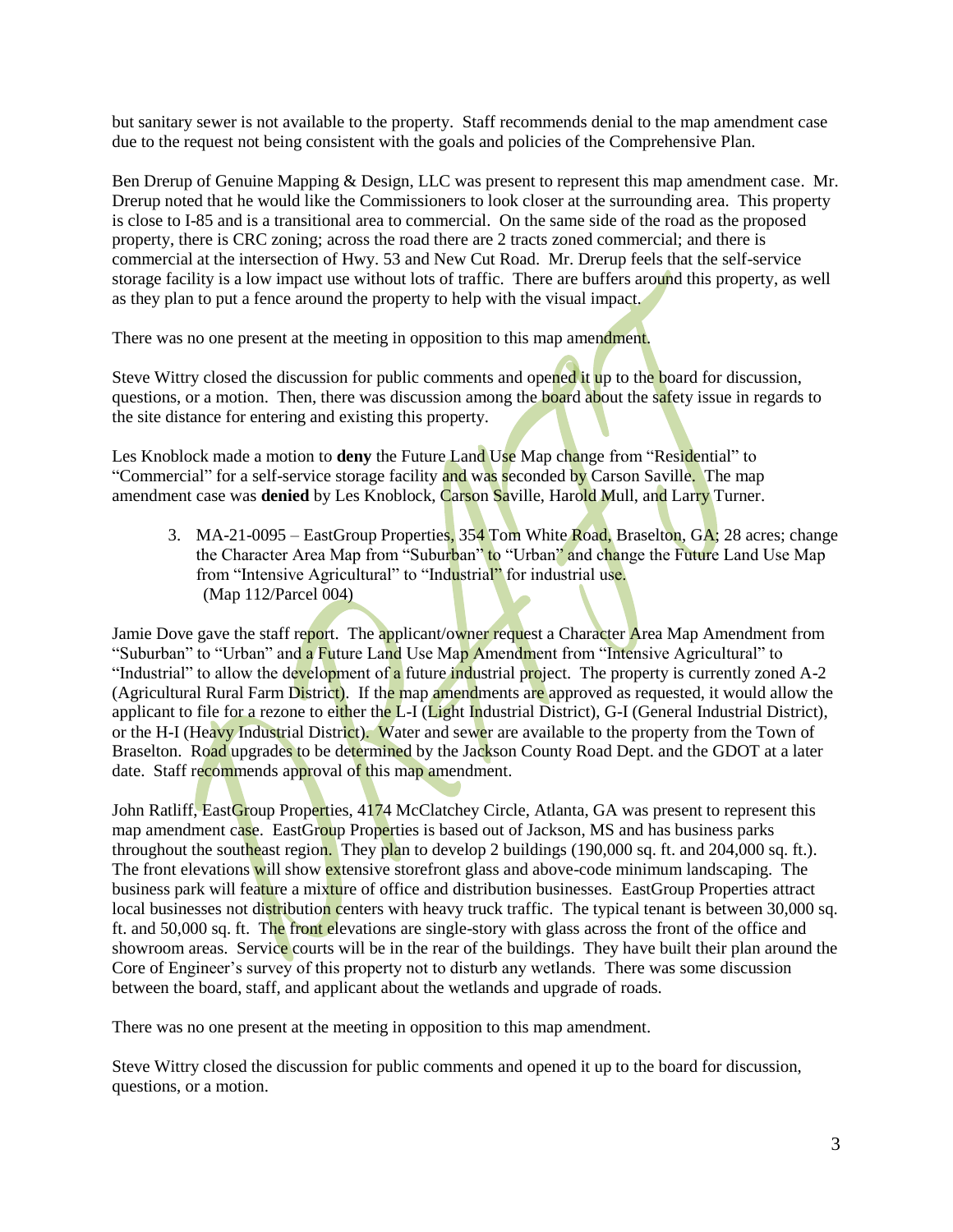Harold Mull made a motion to **approve** the Character Area Map change from "Suburban" to "Urban" and change the Future Land Use Map from "Intensive Agricultural" to "Industrial" for industrial use. The motion was seconded by Les Knoblock. The map amendment was **approved** by Harold Mull, Les Knoblock, Carson Saville, and Larry Turner.

4. MA-21-0096 – EastGroup Properties, 354 Tom White Road, Braselton, GA; 13.67 acres; change the Character Area Map from "Suburban" to "Urban" and change the Future Land Use Map from "Residential" to "Industrial" for industrial use.

Jamie Dove gave the staff report. The applicant/owner request a Character Area Map Amendment from "Suburban" to "Urban" and a Future Land Use Map Amendment from "Residential" to "Industrial" to allow the development of a future industrial project. The property is currently zoned A-2 (Agricultural Rural Farm District). If the map amendments are approved as requested, it would allow the applicant to file for a rezone to either the L-I (Light Industrial District), G-I (General Industrial District), or the H-I (Heavy Industrial District). Water and sewer are available to the property from the Town of Braselton. Road upgrades to be determined by the Jackson County Road Dept. and the GDOT at a later date. Staff recommends approval of this map amendment.

John Ratliff, EastGroup Properties, 4174 McClatchey Circle, Atlanta, GA was present to represent this map amendment case. EastGroup Properties is based out of Jackson, MS and has business parks throughout the southeast region. They plan to develop 2 buildings  $(190,000 \text{ sq. ft.} \text{ and } 204,000 \text{ sq. ft.})$ . The front elevations will show extensive storefront glass and above-code minimum landscaping. The business park will feature a mixture of office and distribution businesses. EastGroup Properties attract local businesses not distribution centers with heavy truck traffic. The typical tenant is between 30,000 sq. ft. and 50,000 sq. ft. The front elevations are single-story with glass across the front of the office and showroom areas. Service courts will be in the rear of the buildings. They have built their plan around the Core of Engineer's survey of this property not to disturb any wetlands. There was some discussion between the board, staff, and applicant about the wetlands and upgrade of roads.

There was no one present at the meeting in opposition to this map amendment.

Steve Wittry closed the discussion for public comments and opened it up to the board for discussion, questions, or a motion.

Harold Mull made a motion to **approve** the Character Area Map from "Suburban" to "Urban" and change the Future Land Use Map from "Residential" to "Industrial" for industrial use. The motion was seconded by Les Knoblock. The map amendment was **approved** by Harold Mull, Les Knoblock, Carson Saville, and Larry Turner.

5. RZ-21-0098 – Atacama Monroe, LLC, 8137 Jefferson Road, Athens, GA; 1.36 acres; rezone from A-2 (Agricultural Rural Farm District) to CRC (Community Retail Commercial District) for commercial use. (Map 042/Parcel 024D)

Jamie Dove gave the staff report. The applicant/owner request a rezone from A-2 (Agricultural Rural Farm District) to CRC (Community Retail Commercial District) to allow for commercial uses. The property is 1.36 acres. The existing building on the lot is a manufactured home. The manufactured home will need to be removed, if the property is rezoned for commercial use. The applicant/owner states that the manufactured home will either be removed or renovated for office use. The East Jackson Overlay District will not allow the existing manufactured home renovated as an office nor as a modular office building. Also, Jackson County Water is available to the proposed property, but public sanitary sewer is not available to the proposed property. Any improvements or changes necessary to the existing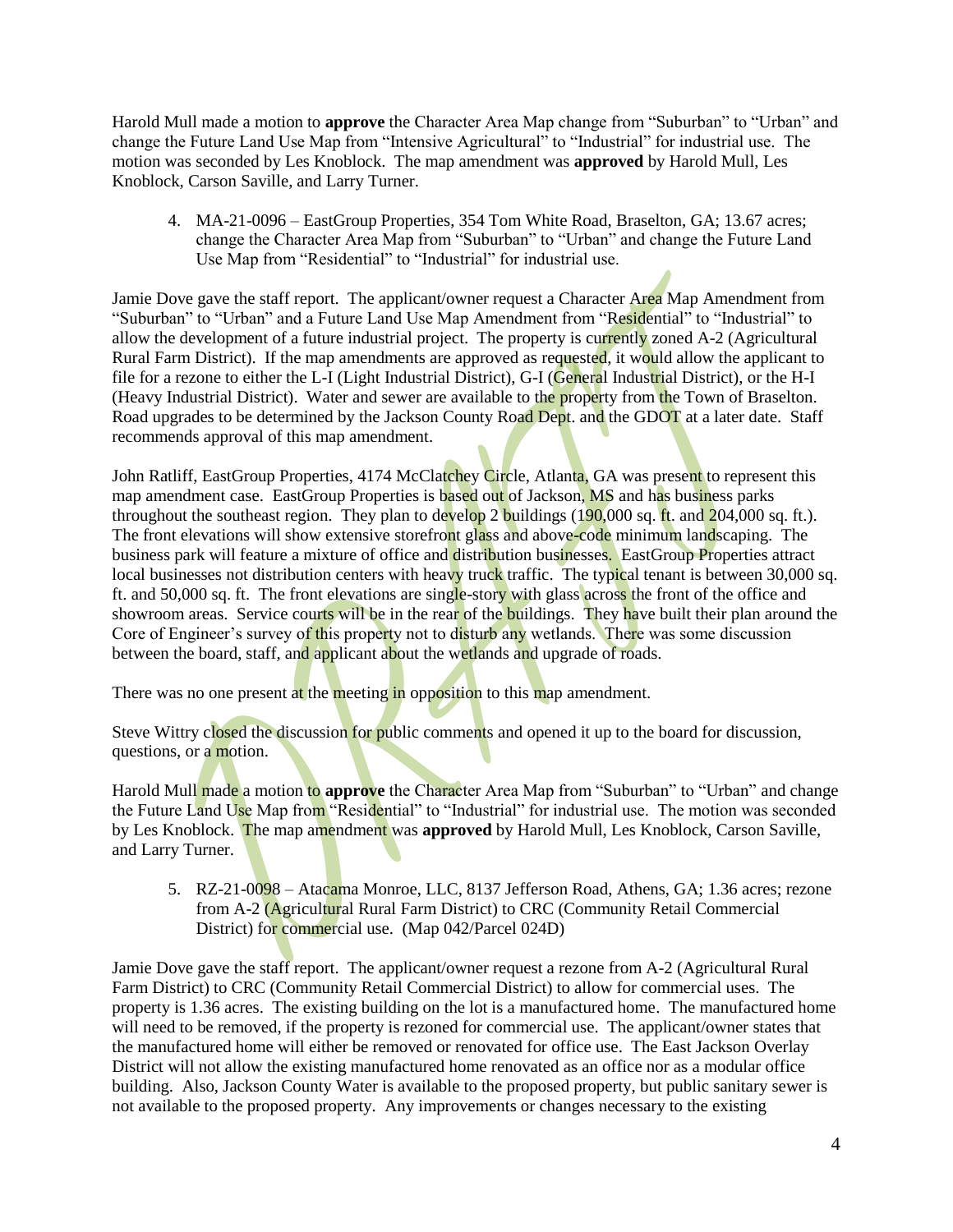entrance/exit on Hwy. 129 must be approved by the Georgia Department of Transportation. Staff recommends approval with the following conditions: 1) All aspects of the East Jackson Corridor Overlay District must be applied to the property. 2) All building construction, parking lots, required buffers and fences must comply with the requirements of the Jackson County UDC and the CRC Zoning District. **Note:** No site plans or property surveys in any way are being approved as a part of this rezone request. All requirements of the Jackson County UDC must be followed.

Marco Rodriguez (Atacama Monroe, LLC), 315 Rebecca Street, Hoschton, Ga was present to represent this rezone case. Mr. Rodriguez stated that the manufactured home has been sold and will be removed from the property. They have talked with someone about putting a food truck on the property along with picnic tables. Then, there was discussion between the board and the applicant/owner about the driveway and septic system on the property.

There was no one present at the meeting in opposition to this rezone.

Steve Wittry closed the discussion for public comments and opened it up to the board for discussion, questions, or a motion.

Harold Mull made a motion to **approve** the rezone from A-2 (Agricultural Rural Farm District) to CRC (Community Retail Commercial District) for commercial use with the following conditions: 1) All aspects of the East Jackson Corridor Overlay District must be applied to the property. 2) All building construction, parking lots, required buffers and fences must comply with the requirements of the Jackson County UDC and the CRC Zoning District. **Note:** No site plans or property surveys in any way are being approved as a part of this rezone request. All requirements of the Jackson County UDC must be followed. The motion was seconded by Les Knoblock. The rezone case was **approved** by Harold Mull, Les Knoblock, Carson Saville, and Larry Turner.

6. RZ-21-0099 – Ronald & Crystal Chapin, Brock Road, Athens, GA; 4.09 acres (Map 043/Parcel 013B); rezone from A-1 (Agricultural Rural Fringe District) to A-2 (Agricultural Rural Farm District) in order to combine Map 043/Parcel 013B with Map 043/Parcel 013A.

Jamie Dove gave the staff report. The applicant/owner request a rezoning from A-1 (Agricultural Rural Fringe District) to A-2 (Agricultural Rural Farm District). If allowed to be rezoned, the applicant/owner wishes to combine the property with the adjacent 4.09 acre parcel to the east of the proposed property (Map 043/Parcel 013A). The two parcels once combined will be 8.18 acres. Also, this property has a septic system and well water, as there is no public water and sewer available to this property. The Jackson County Road Dept. must approve any new driveway or required driveway work.

Ronald Chapin, 2139 Brock Rd., Athens, GA was present to represent this rezone case. Mr. Chapin would like to rezone Map 043/Parcel 013B from A-1 (Agricultural Rural Fringe District) to A-2 (Agricultural Rural Farm District) and then combine both properties into one tract.

There was no one present at the meeting in opposition to this rezone.

Steve Wittry closed the discussion for public comments and opened it up to the board for discussion, questions, or a motion.

Les Knoblock made a motion to **approve** the rezone from A-1 (Agricultural Rural Fringe District) to A-2 (Agricultural Rural Farm District) in order to combine Map 043/Parcel 013B and Map 043/Parcel 013A.